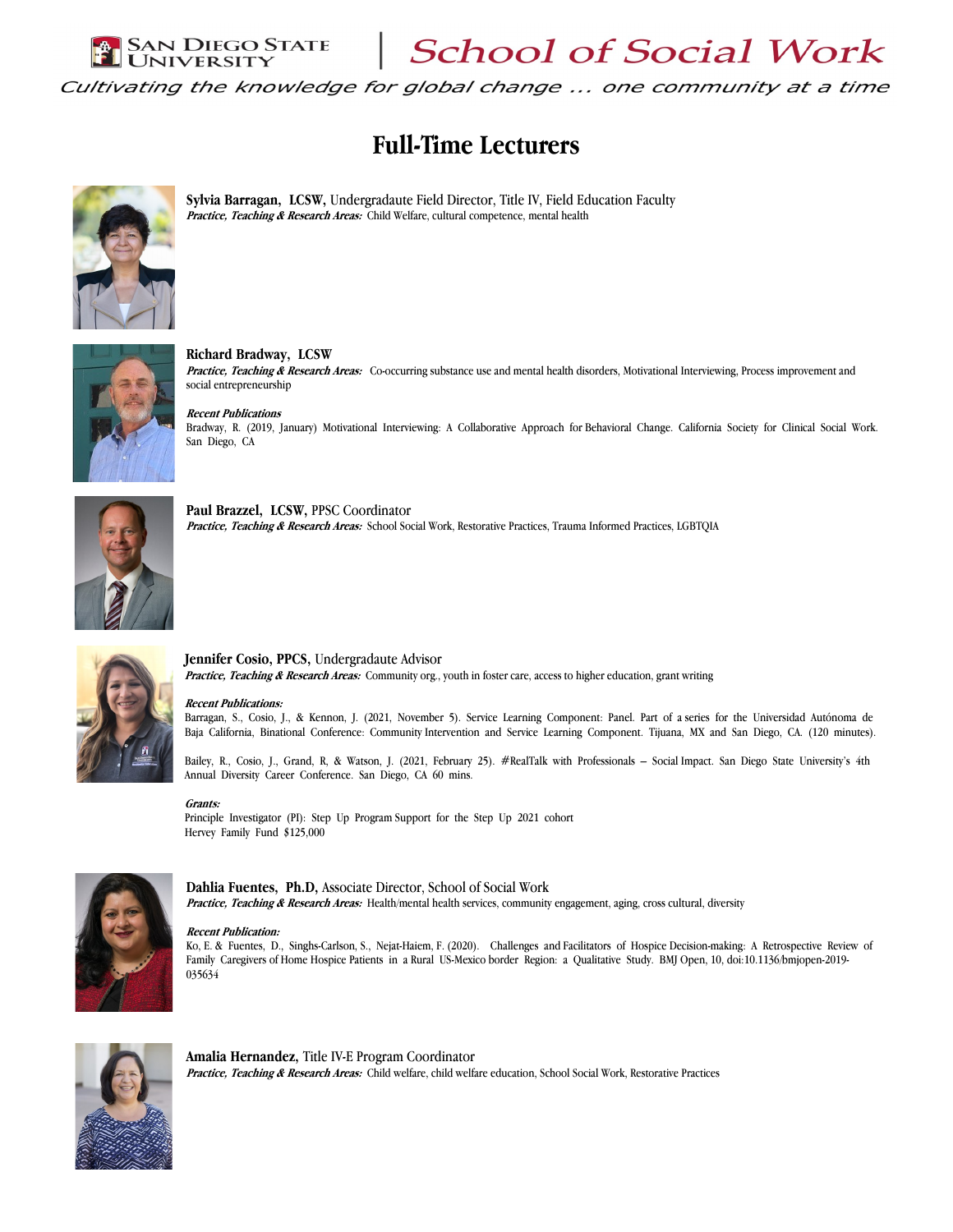

School of Social Work

Cultivating the knowledge for global change ... one community at a time

# Full-Time Lecturers



Amanda Lee, LCSW, Director of Field Education, IBH Program Coordinator Practice, Teaching & Research Areas: older adults, mental health, LGBTQ, and Asian Pacific Islanders



Marci W. Siegel, LCSW Practice, Teaching & Research Areas: Mental health, law and ethics, supervision, risk management, LGBT issues



Tamara Strohauer Practice, Teaching & Research Areas: Trauma, addiction, historical trauma, California Indian History, work with indigenous social worker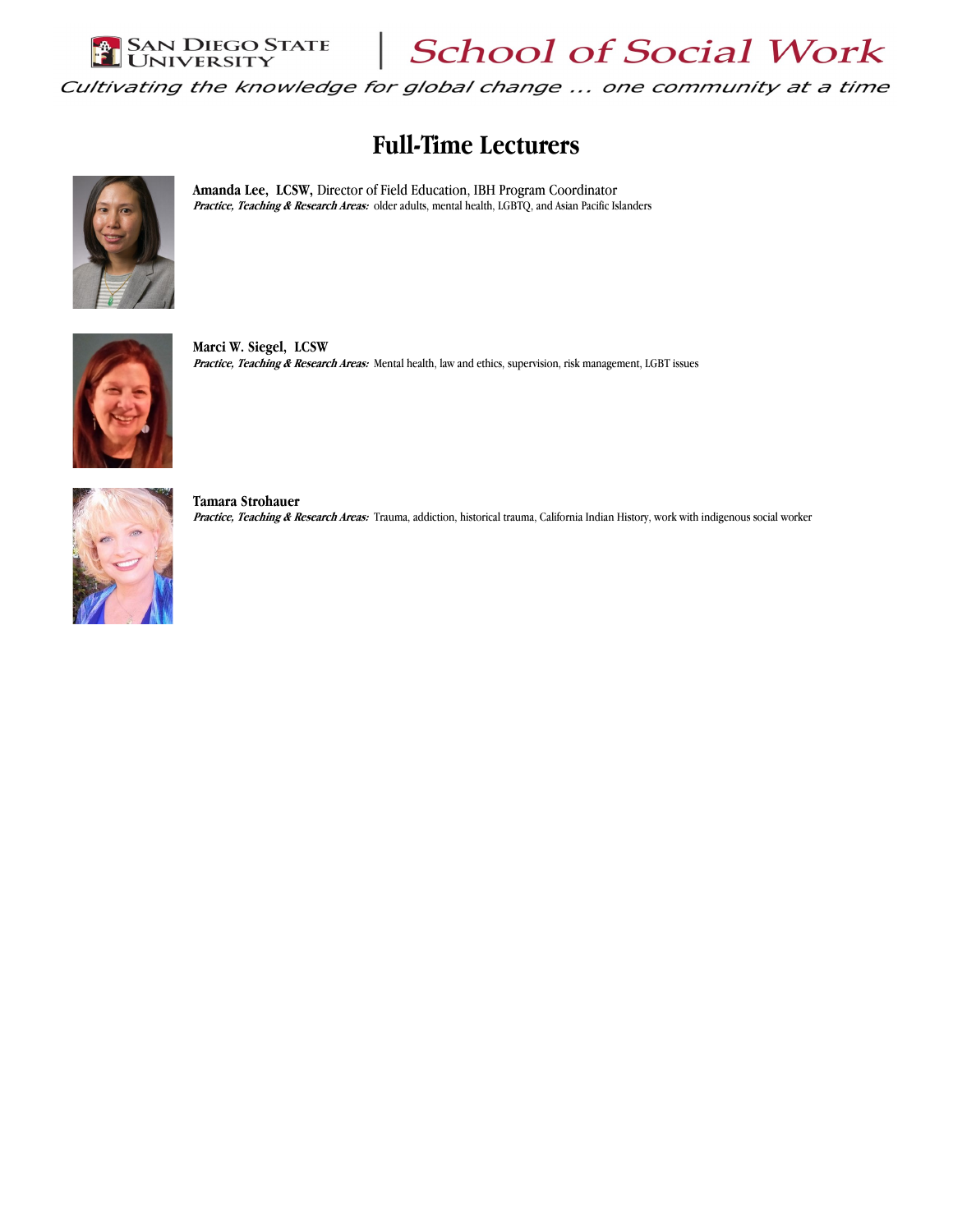# $\left| \begin{array}{l} \text{SAN DIEGO STATE} \ \text{OINIVERSITY} \end{array} \right|$  School of Social Work

Norman Jackson,

Cultivating the knowledge for global change ... one community at a time

## Part-Time Lecturers



#### Rosalind Corbett, LCSW

Practice, Teaching & Research Areas: Motivational Interviewing, Diversion and Inclusion, Co-occurring Disorders

### Recent Publications:

Hohman, M., Roads, L., & Corbett, R. (under review). Initial validation of a subtle trauma screening scale embedded in a need's assessment given to women entering drug treatment



### Anthony DiMartino Practice, Teaching & Research Areas:



Eric Frank, LCSW Practice, Teaching & Research Areas:



#### Sarah Glass Practice, Teaching & Research Areas: child welfare practice / policy and continuous quality improvement in child welfare



Claudia Gonzalez, LCSW Practice, Teaching & Research Areas: Recent Publications: Gonzalez C, Brouwer KC, Reed E, Nicholls MJ, Kim J, Gonzalez-Zuniga PE, Gaeta-Rivera A, Urada LA. Women Trading Sex in a U.S.-Mexico Border City: A Qualitative Study of the Barriers and Facilitators to Finding Community and Voice. Sexes. 2020; 1(1):1-18. https://

doi.org/10.3390/sexes1010001

Urada, L., Outerino, B. P., & Gonzalez, C. (2019). Trata de Personas: Una Preocupación Global del Trabajo Social. Técnicas de diagnóstico, intervención y evaluación social (pp. 319-335). Madrid: UNED - Universidad Nacional de Educación a Distancia,

#### Grants:

Student Success Fee: Extending Learning Opportunities for Future School-Based Social Work Professionals July 2021 March 2020 November 2018



Wendy Hileman, Ph.D Practice, Teaching & Research Areas:



Iyas Masannat Practice, Teaching & Research Areas: Pharmacology

Practice, Teaching & Research Areas: Aging, health disparities, substance use disorders, criminal justice sanctions, workforce capacity building, racial inequality, incarceration and rehabilitative programs, African diaspora, human resilience and adaptability

Gerontology Program Coorodinator











Lilian Nguyen, LCSW Practice, Teaching & Research Areas:

Anya Nevarez, LCSW Practice, Teaching & Research Areas: